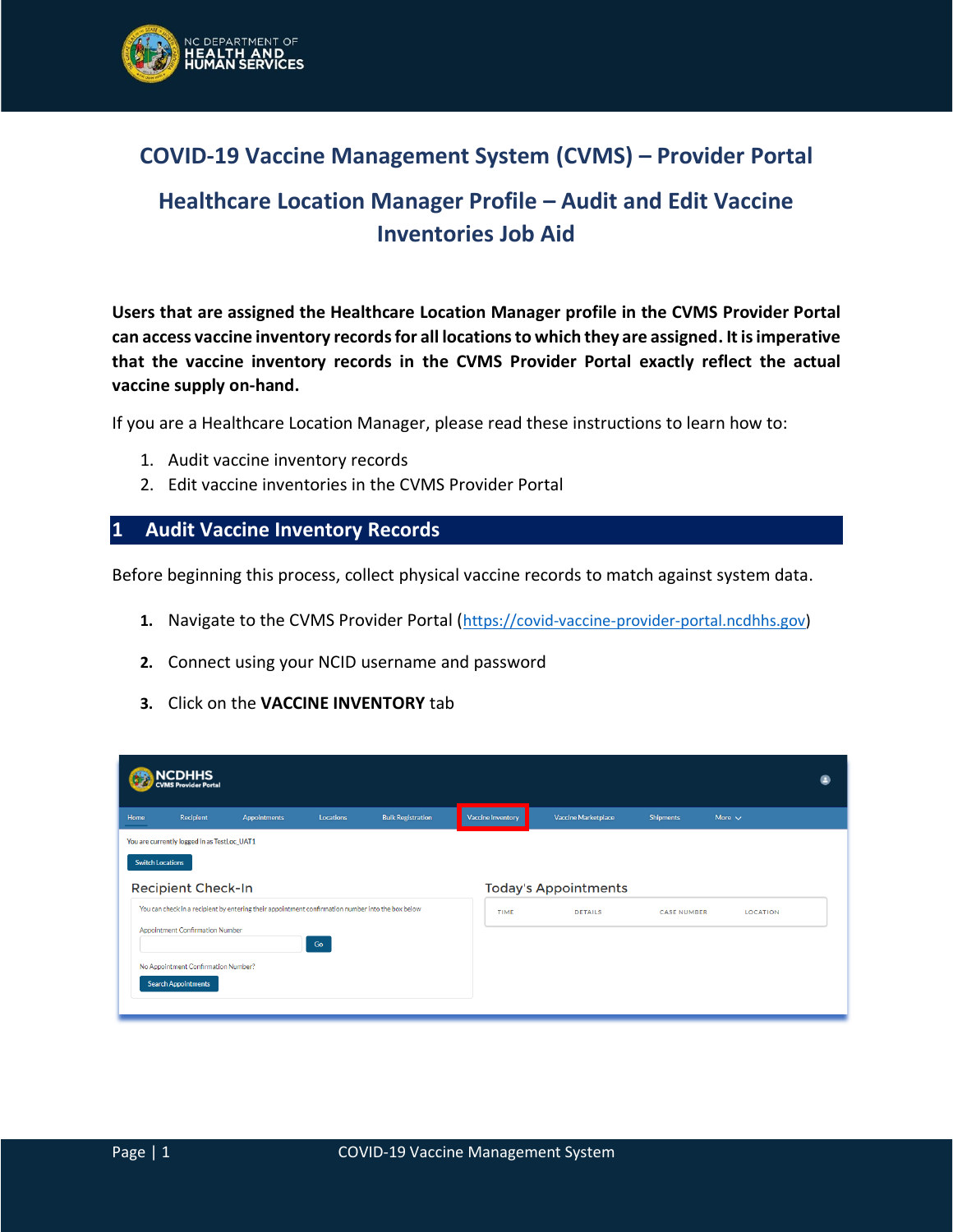

**4.** In the view dropdown list, select **ALL VACCINE INVENTORIES**

*Tip: It is recommended that you pin this as your default view.*

| Home |                                          | Recipient                              | <b>Appointments</b> | <b>Locations</b> | <b>Bulk Registration</b> |   |           | <b>Vaccine Inventory</b> |                   |           | <b>Vaccine Marketplace</b> |             | <b>Shipments</b>             | More $\sim$             |                                                     |
|------|------------------------------------------|----------------------------------------|---------------------|------------------|--------------------------|---|-----------|--------------------------|-------------------|-----------|----------------------------|-------------|------------------------------|-------------------------|-----------------------------------------------------|
|      |                                          |                                        |                     |                  | Scan or type a barcode   |   |           |                          |                   | Add       | Waste                      |             | <b>Insufficient Quantity</b> | <b>Inbound Transfer</b> | <b>Outbound Transfer</b>                            |
| Ξ    | Vaccine Inventories<br>50+ite LIST VIEWS | All Vaccine Inventorie v F             |                     |                  |                          |   |           |                          |                   |           |                            |             | Q Search this list           | 愈。                      | $\overline{\mathbb{H}}$ *<br>$\mathbb{C}^l$<br>¢    |
|      |                                          | All Inventories w/ Doses Available     |                     |                  |                          | ◡ | To $\vee$ | D<br>$\checkmark$        | D<br>$\checkmark$ | $Ex \vee$ | D<br>$\checkmark$          | Stat $\vee$ | Expiration Date $\sim$       | <b>Date Received</b>    | <b>Created Date</b><br>$\checkmark$<br>$\checkmark$ |
|      | $\checkmark$                             | All Vaccine Inventories (Pinned list)  |                     |                  |                          |   | 10,000    | 9,999                    | $\overline{2}$    |           | $\circ$                    | Availab     | 5/31/2021, 12:00             | 5/10/2021, 4:28 PM      | 5/10/2021, 4:29 F                                   |
|      |                                          | Incoming Transfers and Redistributions |                     |                  |                          |   | 100       | $\Omega$                 | 0                 |           | 100                        | Compl       | 7/31/2021, 12:00             | 6/23/2021, 2:13 PM      | 6/23/2021, 2:13 F                                   |
|      |                                          | Outbound Transfers                     |                     |                  |                          |   | 100       | $\overline{4}$           | $\circ$           |           | $\circ$                    | Availab     | 9/30/2021, 12:00             | 6/25/2021, 4:32 PM      | 6/25/2021, 4:32 F                                   |
|      | Recently Viewed                          |                                        |                     |                  |                          |   | 1.268     | 1.236                    |                   |           | 31                         | Availab     | 9/24/2021.12:00              | 5/12/2021.12:21         | 5/12/2021.12:23                                     |

**5.** Us the search box or sort columns by ascending or descending order to find the applicable vaccine inventory record

| Home           | <b>Recipient</b>                                                                                                                                                                                         | <b>Appointments</b> | <b>Locations</b>    | <b>Bulk Registration</b>                    |                     |           | <b>Vaccine Inventory</b> |                                       |                    | <b>Vaccine Marketplace</b> |             | <b>Shipments</b>                 | More $\vee$                          |                                     |
|----------------|----------------------------------------------------------------------------------------------------------------------------------------------------------------------------------------------------------|---------------------|---------------------|---------------------------------------------|---------------------|-----------|--------------------------|---------------------------------------|--------------------|----------------------------|-------------|----------------------------------|--------------------------------------|-------------------------------------|
|                |                                                                                                                                                                                                          |                     |                     | Scan or type a barcode                      |                     |           |                          |                                       | Add                | Waste                      |             | <b>Insufficient Quantity</b>     | <b>Inbound Transfer</b>              | <b>Outbound Transfer</b>            |
| Ψ              | Vaccine Inventories<br>All Vaccine Inventories $\blacktriangledown$   $\blacktriangledown$<br>50+ items . Sorted by Vaccine Inventory Name . Filtered by All vaccine inventories . Updated 6 minutes ago |                     |                     |                                             |                     |           |                          |                                       |                    |                            |             | Q Search this list               | 应 -                                  | 표.<br>G                             |
|                | Vaccine Inventory Name 1<br>M                                                                                                                                                                            | NDC (Prod $\vee$    |                     | Account $\vee$ Product Name<br>$\checkmark$ | Lot<br>$\checkmark$ | To $\vee$ | <b>D</b><br>$\checkmark$ | D.,<br>$\checkmark$                   | $Ex \vee$ D $\vee$ |                            | Stat $\vee$ | <b>Expiration Date</b><br>$\sim$ | <b>Date Received</b><br>$\checkmark$ | <b>Created Date</b><br>$\checkmark$ |
| $\mathbf{1}$   | 1000 Additional                                                                                                                                                                                          | 59267-1000-02       | TestLoc UA          | Pfizer-BioNTech (6                          | pfi10               | 10.000    | 9.999                    |                                       |                    | 0                          | Availab     | 5/31/2021.12:00                  | 5/10/2021, 4:28 PM                   | 5/10/2021, 4:29 F                   |
| $\overline{2}$ | 111111 Delivery 06/23/2021                                                                                                                                                                               | 59267-1000-03       | TestLoc UA          | Pfizer (14 Doses/Vi                         | 1111.               | 100       | $\circ$                  | $\circ$                               |                    | 100                        | Compl       | 7/31/2021.12:00                  | 6/23/2021.2:13 PM                    | 6/23/2021, 2:13 F                   |
| $\overline{3}$ | CheckSameOrgTransfer0625                                                                                                                                                                                 | 59267-1000-02       | TestLoc_UA          | Pfizer-BioNTech (6 11                       |                     | 100       | 4                        | $\begin{array}{c} 0 \\ 0 \end{array}$ |                    | $\circ$                    | Availab     | 9/30/2021.12:00                  | 6/25/2021.4:32 PM                    | 6/25/2021, 4:32 F                   |
| 4              | Delivery 05/12/2021                                                                                                                                                                                      | 59267-1000-02       | TestLoc_UA          | Pfizer-BioNTech (6                          | 13435               | 1,268     | 1.236                    |                                       |                    | 31                         | Availab     | 9/24/2021.12:00                  | 5/12/2021.12:21                      | 5/12/2021.12:23                     |
| $\overline{5}$ | Delivery 06/11/2021                                                                                                                                                                                      | 59267-1000-02       | Training Tea        | Pfizer-BioNTech (6                          | 1234                | 10        | 10                       | $\Omega$                              | $\Omega$           | $\Omega$                   | Availab     | 1/1/2022, 12:00 PM               | 7/30/2021.12:00                      | 6/11/2021, 11:11                    |
| 6              | Delivery 06/24/2021                                                                                                                                                                                      | 22222-222-22        | <b>Training Tea</b> | TestVaccine2 (Mod                           |                     | 100       | $\circ$                  | $\overline{2}$                        |                    | 98                         | Wasted      | 6/30/2021.12:00                  | 6/24/2021.6:10 PM                    | 6/24/2021, 6:10 F                   |

**6.** Open the desired vaccine inventory record by clicking on the name

| Home | Recipient                                                                                                                                                                                       | <b>Appointments</b> | <b>Locations</b> | <b>Bulk Registration</b>     |       |                                               | <b>Vaccine Inventory</b> |         |           | <b>Vaccine Marketplace</b> |             | <b>Shipments</b>                       | More $\sim$             |                                                     |
|------|-------------------------------------------------------------------------------------------------------------------------------------------------------------------------------------------------|---------------------|------------------|------------------------------|-------|-----------------------------------------------|--------------------------|---------|-----------|----------------------------|-------------|----------------------------------------|-------------------------|-----------------------------------------------------|
|      |                                                                                                                                                                                                 |                     |                  | Scan or type a barcode       |       |                                               |                          |         | Add       | Waste                      |             | <b>Insufficient Quantity</b>           | <b>Inbound Transfer</b> | <b>Outbound Transfer</b>                            |
| 回    | Vaccine Inventories<br>All Vaccine Inventories $\blacktriangledown$            <br>2 items . Sorted by Vaccine Inventory Name . Filtered by All vaccine inventories . Updated a few seconds ago |                     |                  |                              |       |                                               |                          |         |           |                            |             | $Q$ 111111                             | $\circ$<br>傘▼           | 田、<br>G<br>C                                        |
|      | Vaccine Inventory Name $\uparrow \vee$                                                                                                                                                          | NDC (Prod $\vee$    | Account $\vee$   | <b>Product Name</b>          |       | $\vee$ Lot $\vee$ To $\vee$ D $\vee$ D $\vee$ |                          |         | $Ex \vee$ | <b>D</b><br>$\checkmark$   | Stat $\vee$ | <b>Expiration Date</b><br>$\checkmark$ | <b>Date Received</b>    | <b>Created Date</b><br>$\checkmark$<br>$\checkmark$ |
|      | 111111 Delivery 06/23/2021                                                                                                                                                                      | 59267-1000-03       | TestLoc UA       | Pfizer (14 Doses/Vi 1111 100 |       |                                               | $\circ$                  | $\circ$ |           | 100                        | Compl       | 7/31/2021.12:00                        | 6/23/2021.2:13 PM       | 6/23/2021.2:13 P                                    |
|      | 111111 Pfi2                                                                                                                                                                                     | 59267-1000-02       | TestLoc UA       | Pfizer-BioNTech (6           | pfi20 | 1.000                                         | 929                      | 11      |           | $\circ$                    | Availab     | 9/30/2021.12:00                        | 6/2/2021. 9:28 AM       | 6/2/2021.9:29 AM                                    |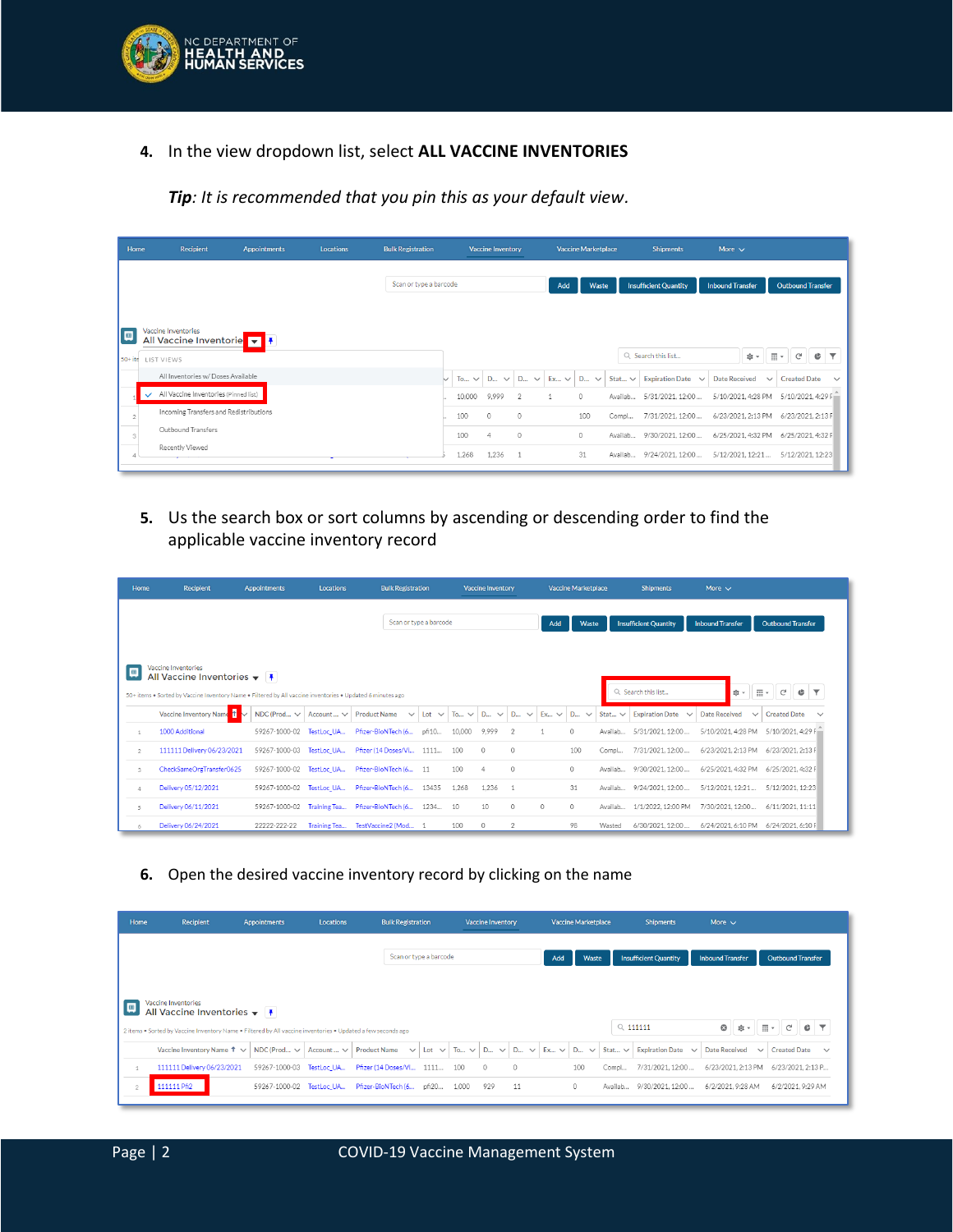

**7.** From the **DETAILS** tab, scroll down and check each field in the **DOSE AMOUNTS** and match against the physical vaccine inventory on hand

| Home                    | Recipient                   | Appointments | Locations       | <b>Bulk Registration</b> | <b>Vaccine Inventory</b>    | <b>Vaccine Marketplace</b>             | <b>Shipments</b>                | More $\vee$                        |
|-------------------------|-----------------------------|--------------|-----------------|--------------------------|-----------------------------|----------------------------------------|---------------------------------|------------------------------------|
| <b>111111 Pfi2</b>      | Vaccine Inventory           |              |                 |                          |                             |                                        | Request Transfer/Redistribution | Edit<br><b>Change Status</b>       |
| Account<br>TestLoc_UAT1 | <b>Total Doses</b><br>1,000 | 929          | Doses Available | Doses Administered<br>11 | Doses Wasted<br>$\mathbf 0$ | Doses Insufficient Quantity<br>$\circ$ |                                 |                                    |
| <b>DETAILS</b>          | RELATED                     |              |                 |                          |                             |                                        |                                 | <b>Consolidate Available Doses</b> |

| Total Doses <sup>1</sup>     | Doses Administered <sup>1</sup>            |  |
|------------------------------|--------------------------------------------|--|
| 1,000                        | 11                                         |  |
| Extra Doses <sup>6</sup>     | Doses Wasted <sup>(1)</sup>                |  |
|                              | $\Omega$                                   |  |
| Doses Available <sup>®</sup> | Doses Insufficient Quantity <sup>®</sup>   |  |
| 929                          | O                                          |  |
|                              | Doses Consolidated (Outbound) <sup>0</sup> |  |
|                              | O                                          |  |
| Incoming Transfer Doses (1)  | Doses Transferred <sup>®</sup>             |  |
|                              | 60                                         |  |
| Doses Lost in Transit        | Doses Received <sup>1</sup>                |  |
| 0                            |                                            |  |
| Inbound Transfer?            | Outbound Transfer?                         |  |
|                              | v                                          |  |

### **2 Edit Vaccine Inventory Records in the CVMS Provider Portal**

If you discover any discrepancies between the physical count and the on-hand counts in the CVMS Provider Portal, follow the steps below to edit the vaccine inventory record.

1. From the **DETAILS** tab, click on the pencil tab next to any **VACCINE INVENTOR DETAILS** that require editing

**Note:** The only details that can be edited for **DOSE AMOUNTS** from this screen are **TOTAL DOSES** (which were entered at the time of record creation) and **EXTRA DOSES**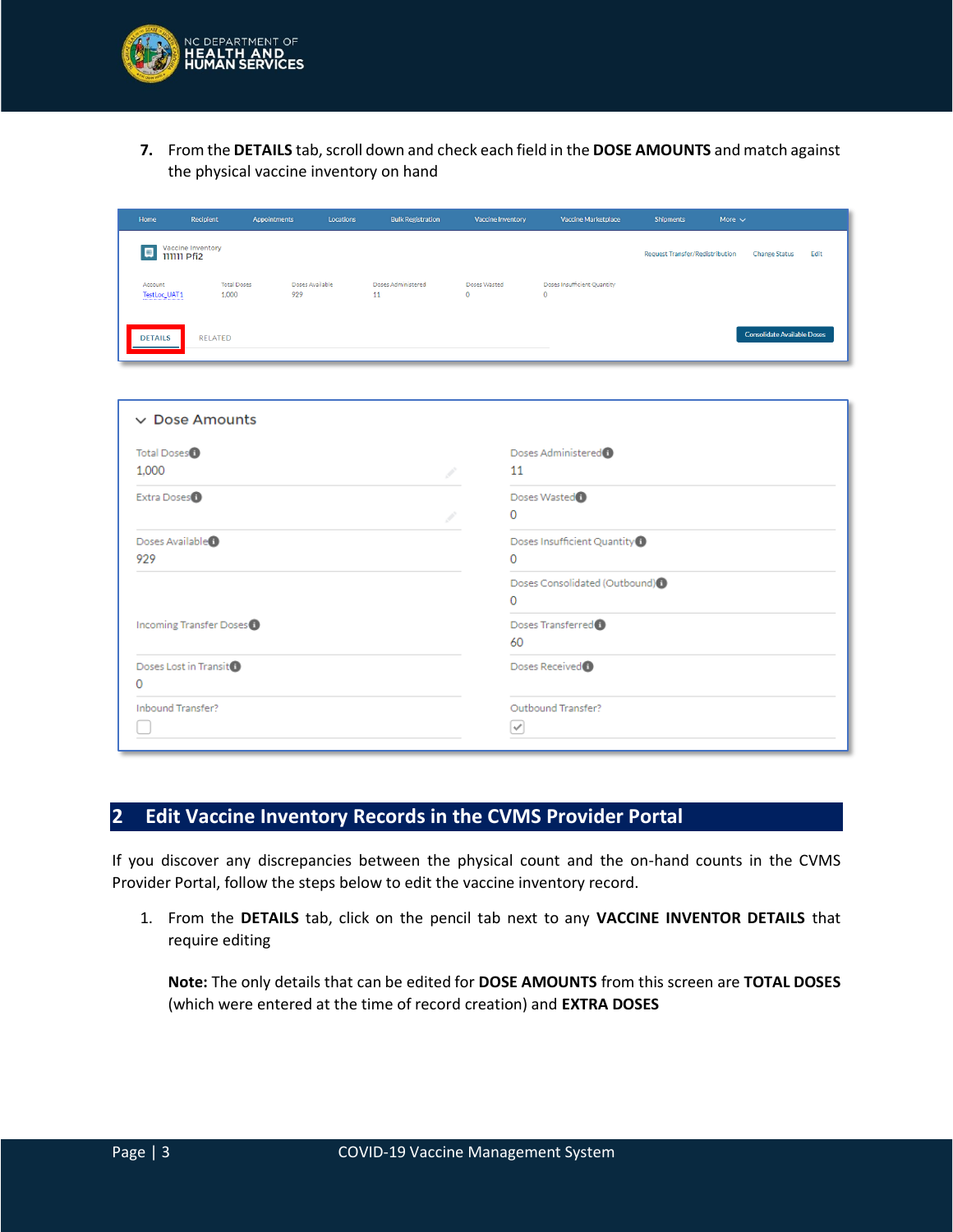

| Home                                          | Recipient                                | Appointments                                              | Locations   | <b>Bulk Registration</b>              | <b>Vaccine Inventory</b>     | <b>Vaccine Marketplace</b>                  | <b>Shipments</b>                       | More $\sim$ |                                    |      |
|-----------------------------------------------|------------------------------------------|-----------------------------------------------------------|-------------|---------------------------------------|------------------------------|---------------------------------------------|----------------------------------------|-------------|------------------------------------|------|
| 興<br><b>111111 Pfi2</b>                       | Vaccine Inventory                        |                                                           |             |                                       |                              |                                             | <b>Request Transfer/Redistribution</b> |             | <b>Change Status</b>               | Edit |
| Account<br>TestLoc_UAT1                       | <b>Total Doses</b><br>1.000              | Doses Available<br>929                                    |             | Doses Administered<br>11              | Doses Wasted<br>$\mathbf{0}$ | Doses Insufficient Quantity<br>$\mathbf{O}$ |                                        |             |                                    |      |
| <b>DETAILS</b>                                | <b>RELATED</b>                           |                                                           |             |                                       |                              |                                             |                                        |             | <b>Consolidate Available Doses</b> |      |
|                                               | $\vee$ Vaccine Inventory Details         |                                                           |             |                                       |                              |                                             |                                        |             |                                    |      |
| Vaccine Product                               |                                          | Pfizer-BioNTech (6 doses/vial) (195 MDV) COVID-19 Vaccine |             | Vaccine Inventory Name<br>111111 Pfi2 |                              |                                             |                                        |             |                                    |      |
| Lot<br>pfi2000                                |                                          |                                                           |             | Account <sup>0</sup><br>TestLoc_UAT1  |                              |                                             |                                        |             |                                    |      |
| <b>Expiration Date</b><br>9/30/2021, 12:00 PM |                                          |                                                           |             | Date Received<br>6/2/2021, 9:28 AM    |                              |                                             |                                        |             |                                    |      |
| Total Vials <sup>1</sup><br>167               |                                          |                                                           | Status      | Available                             |                              |                                             |                                        |             |                                    |      |
| $\bullet\bullet\bullet$                       | Pfizer 6 Dose Vial 'Extra Doses' Warning |                                                           | □           | State Sponsored Contract              |                              |                                             |                                        |             |                                    |      |
| $\vee$ Dose Amounts                           |                                          |                                                           |             |                                       |                              |                                             |                                        |             |                                    |      |
| Total Doses <sup>®</sup><br>1,000             |                                          |                                                           | 11          | Doses Administered <sup>0</sup>       |                              |                                             |                                        |             |                                    |      |
| Extra Doses <sup>O</sup>                      |                                          |                                                           | $\mathbf 0$ | Doses Wasted <sup>O</sup>             |                              |                                             |                                        |             |                                    |      |

#### 2. Enter corrections and click **SAVE**

| *Vaccine Product                                                                                   |                                                    |         | *Vaccine Inventory Name                         |   |         |   |  |  |  |
|----------------------------------------------------------------------------------------------------|----------------------------------------------------|---------|-------------------------------------------------|---|---------|---|--|--|--|
|                                                                                                    | Pfizer-BioNTech (6 doses/vial) (195 MDV) COVID-1 X |         | 111111 Pfi2                                     |   |         |   |  |  |  |
| *Lot                                                                                               |                                                    |         | *Account <sup>6</sup>                           |   |         |   |  |  |  |
| pfi2000                                                                                            |                                                    |         | TestLoc_UAT1<br>$\mathbf{F}_\mathbf{e}$         |   |         |   |  |  |  |
| * Expiration Date                                                                                  |                                                    |         | Date Received                                   |   |         |   |  |  |  |
| Date                                                                                               | Time                                               |         | Date                                            |   | Time    |   |  |  |  |
| 9/30/2021<br>蘦                                                                                     | 12:00 PM                                           | $\odot$ | 6/2/2021                                        | 蘦 | 9:28 AM | ⋒ |  |  |  |
| Total Vials <sup>®</sup><br>167                                                                    |                                                    |         | <b>Status</b><br>Available                      |   |         |   |  |  |  |
| Pfizer 6 Dose Vial 'Extra Doses' Warning                                                           |                                                    |         |                                                 |   |         |   |  |  |  |
|                                                                                                    |                                                    |         | State Sponsored Contract                        |   |         |   |  |  |  |
|                                                                                                    |                                                    |         |                                                 |   |         |   |  |  |  |
| Total Doses <sup>1</sup>                                                                           |                                                    |         | Doses Administered <sup>®</sup>                 |   |         |   |  |  |  |
| 1,000                                                                                              |                                                    |         | 11                                              |   |         |   |  |  |  |
| Extra Doses <sup>O</sup>                                                                           |                                                    |         | Doses Wasted <sup>0</sup>                       |   |         |   |  |  |  |
|                                                                                                    |                                                    |         | $\mathbf{O}$                                    |   |         |   |  |  |  |
|                                                                                                    |                                                    |         | Doses Insufficient Quantity<br>$\Omega$         |   |         |   |  |  |  |
|                                                                                                    |                                                    |         | Doses Consolidated (Outbound) <sup>0</sup><br>0 |   |         |   |  |  |  |
| $\bullet$<br>$\vee$ Dose Amounts<br>Doses Available <sup>®</sup><br>929<br>Incoming Transfer Doses |                                                    |         | Doses Transferred <sup>®</sup>                  |   |         |   |  |  |  |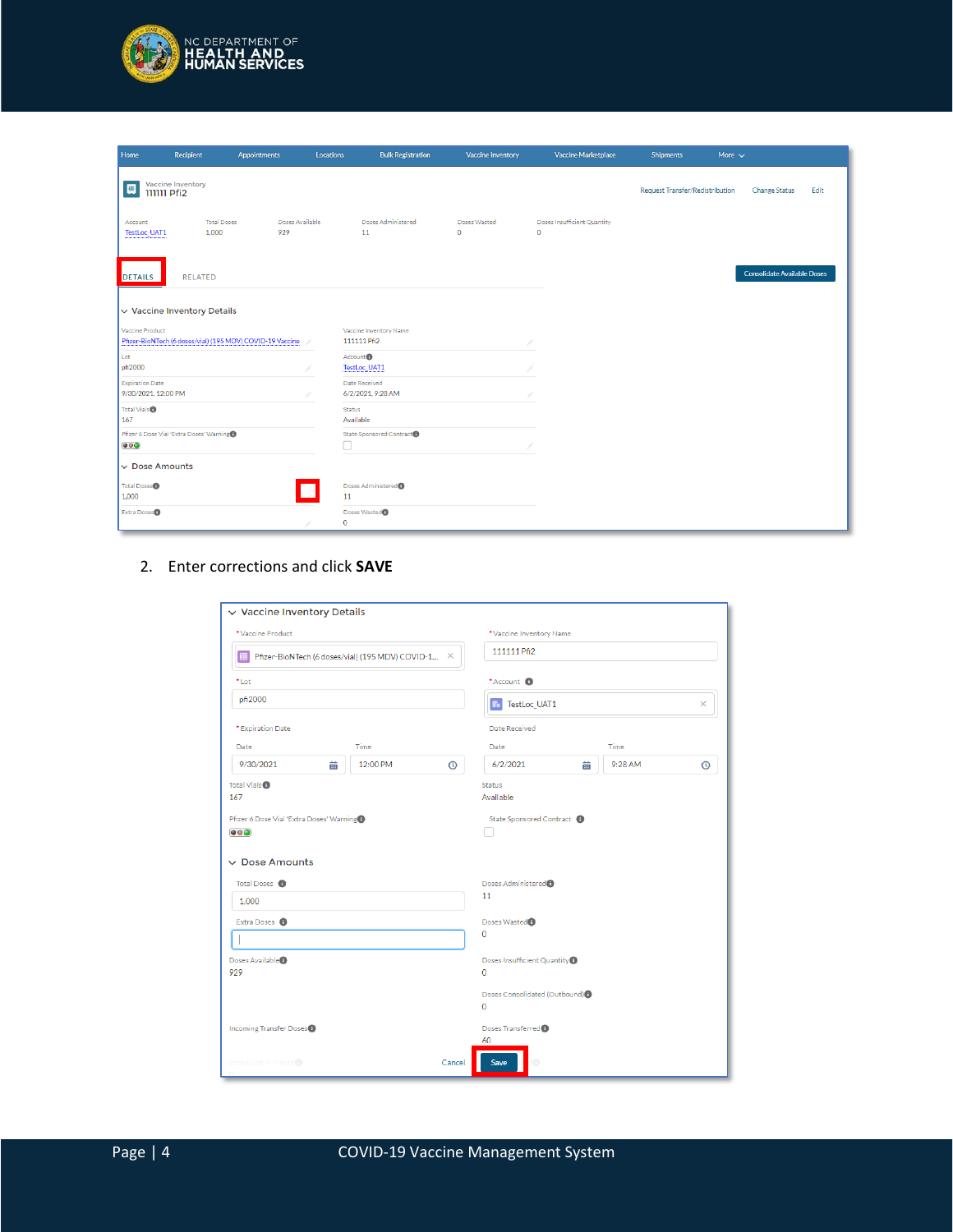

3. Navigate to the **RELATED** tab

| Home                    | Recipient                               | Appointments                       | Locations       | <b>Bulk Registration</b> | <b>Vaccine Inventory</b> | <b>Vaccine Marketplace</b>                 | <b>Shipments</b>                | More $\vee$                        |
|-------------------------|-----------------------------------------|------------------------------------|-----------------|--------------------------|--------------------------|--------------------------------------------|---------------------------------|------------------------------------|
| 画                       | Vaccine Inventory<br><b>IIIIII</b> Pfi2 |                                    |                 |                          |                          |                                            | Request Transfer/Redistribution | Edit<br><b>Change Status</b>       |
| Account<br>TestLoc_UAT1 |                                         | <b>Total Doses</b><br>929<br>1,000 | Doses Available | Doses Administered<br>11 | Doses Wasted<br>$\circ$  | Doses Insufficient Quantity<br>$\mathbf 0$ |                                 |                                    |
| <b>DETAILS</b>          | RELATED                                 |                                    |                 |                          |                          |                                            |                                 | <b>Consolidate Available Doses</b> |

4. Check each section for deprecation events including transfers, vaccine administrations, wastage events, insufficient quantities, and consolidations

| Orders (3)              |                                    |                            |                     | <b>New</b>               |
|-------------------------|------------------------------------|----------------------------|---------------------|--------------------------|
| Order Number            | Status                             | Vaccine Receiver           | Dose Transferred    |                          |
| ORD-0017281             | Auto-Lapsed (Old)                  |                            |                     | $\blacktriangledown$     |
| ORD-0017443             | Received                           | TestLoc_UAT2               | 60                  | $\overline{\mathbf{v}}$  |
| ORD-0017444             | Draft                              | DoNotUse - NotRealLoc UAT1 | 72                  | $\overline{\mathbf{v}}$  |
|                         |                                    |                            |                     | <b>View All</b>          |
| Appointments (6+)       |                                    |                            |                     |                          |
| Appointment             | <b>Contact Name</b>                | Status                     | Vaccine Status      |                          |
| 09211713                | Elaine Kagan                       | Closed                     | Dose 2 Administered | $\blacktriangledown$     |
| 09202156                | Maria D Cates                      | Closed                     | Dose 3 Administered | $\overline{\phantom{a}}$ |
| 09188649                | Deer Park                          | Closed                     | Dose 1 Administered | $\overline{\phantom{a}}$ |
| 09179347                | <b>Phillip Pfizer</b>              | Closed                     | Dose 2 Administered | $\overline{\phantom{a}}$ |
| 09175733                | <b>Stuey Griffin</b>               | Closed                     | Dose 2 Administered | $\overline{\mathbf v}$   |
| 09175028                | <b>Third Dose</b>                  | Closed                     | Dose 3 Administered | $\overline{\mathbf{v}}$  |
|                         |                                    |                            |                     | <b>View All</b>          |
| Wastage Events (0)<br>m |                                    |                            |                     | <b>New</b>               |
| m                       | <b>Insufficient Quantities (0)</b> |                            |                     | <b>New</b>               |
|                         |                                    |                            |                     |                          |